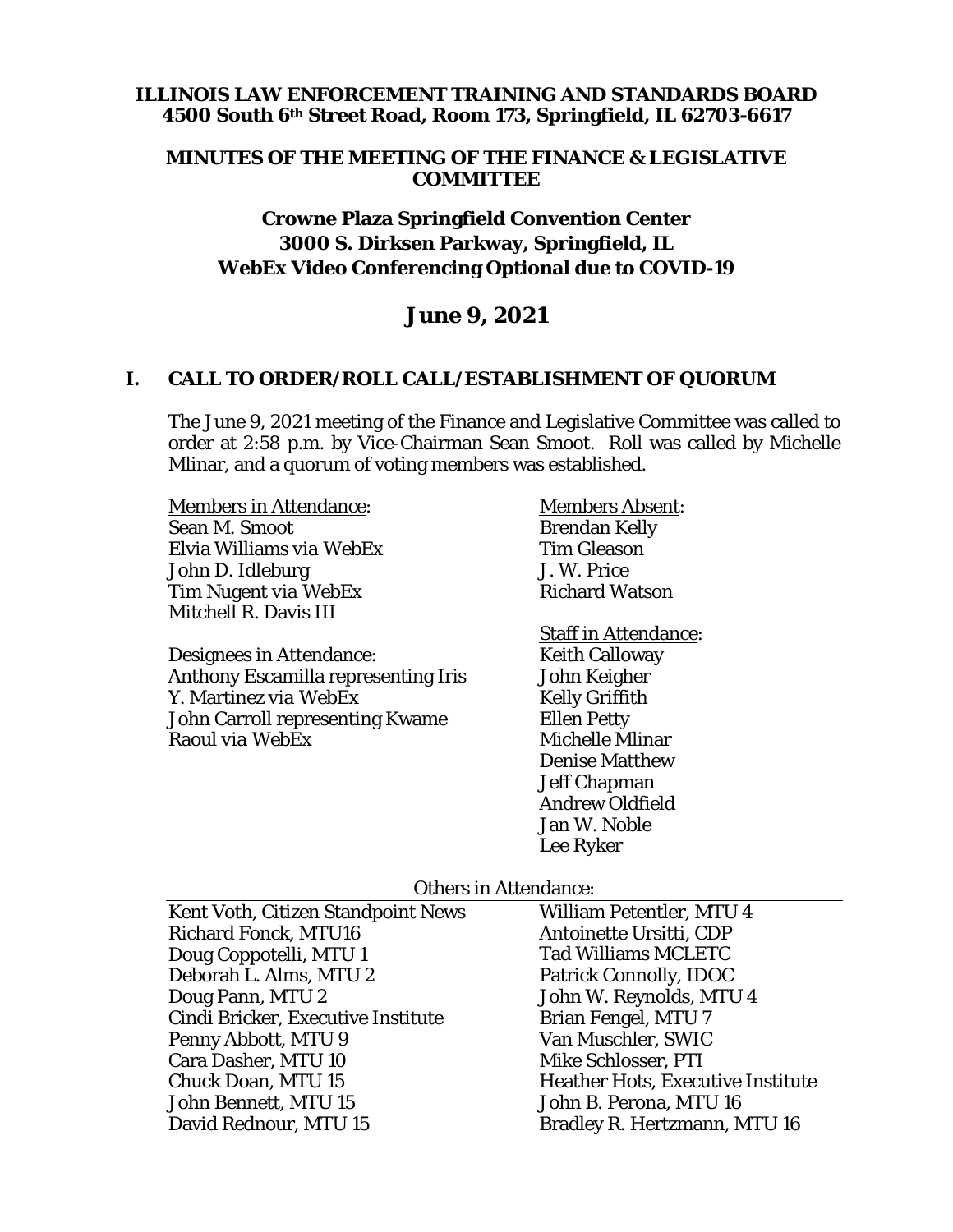Jill Marr, MTU 16 Bob Crouch, MTU 10 Christina Stephens, MTU 13 Brad Oyer, MTU 13

Kevin Koontz, MTU 12 Karl Pannier, St. Clair County Scott Williams, MTU 14 Robert Siron, MTU 8

Due to the meeting being held via WebEx, a listing of those listening in on the meeting is unavailable.

# **II. FINANCIAL MATTERS**

- A. Financial Items
	- 1. Fiscal Information through May 31, 2021
		- a. TACCSF Receipts
		- b. TACCSF Balance
		- c. Academy Enrollments & Projected Tuition

Denise Matthew reviewed the fiscal information contained in Tab G of the Board Book. FY21 surcharge fund receipts are \$9.4M as of May 5, 2021. There have been two additional deposits on June 8th, bringing the total to \$10.1M as of May 26, 2021. This is \$2.6M less than FY20. Current balance in fund is \$1.7M.

As for the Camera Grant Fund, for the first 10 months of 21, it has a total of \$1.2M compared to same period of FY20. There have also been two additional deposits on June 8 for \$91,928 bringing the total deposits through May 26, 2021 to a total of \$1.3M. The camera grant fund balance is \$2.8M.

Chief Williams inquired as to whether or not the Board was still awarding monetary awards to the police departments and law enforcement agencies. Matthew stated the that camera grant application program ended accepting applications on May 15, 2021 and the Board will hopefully start making payments the week of June 9th. Williams asked if departments have been notified if they need to send in final paperwork. Matthew stated that once a department turns in an application, the Board is in constant contact with the agency informing them of missing information and once they are given a notice of award, they will receive an email informing them that they have been given a notice of award and stating any additional information that would be needed. Williams inquired about added training that law enforcement officers would have to add, how that would relate to current funding we have. Matthew stated that this will be covered in the next portion of her report.

Matthew continued with the projected enrollment and tuition. These figures are based on actual course enrollment and projected claims cost. With the elimination of direct billing, claims from police departments has increased. These claims are not paid until the state of Illinois lapse period which runs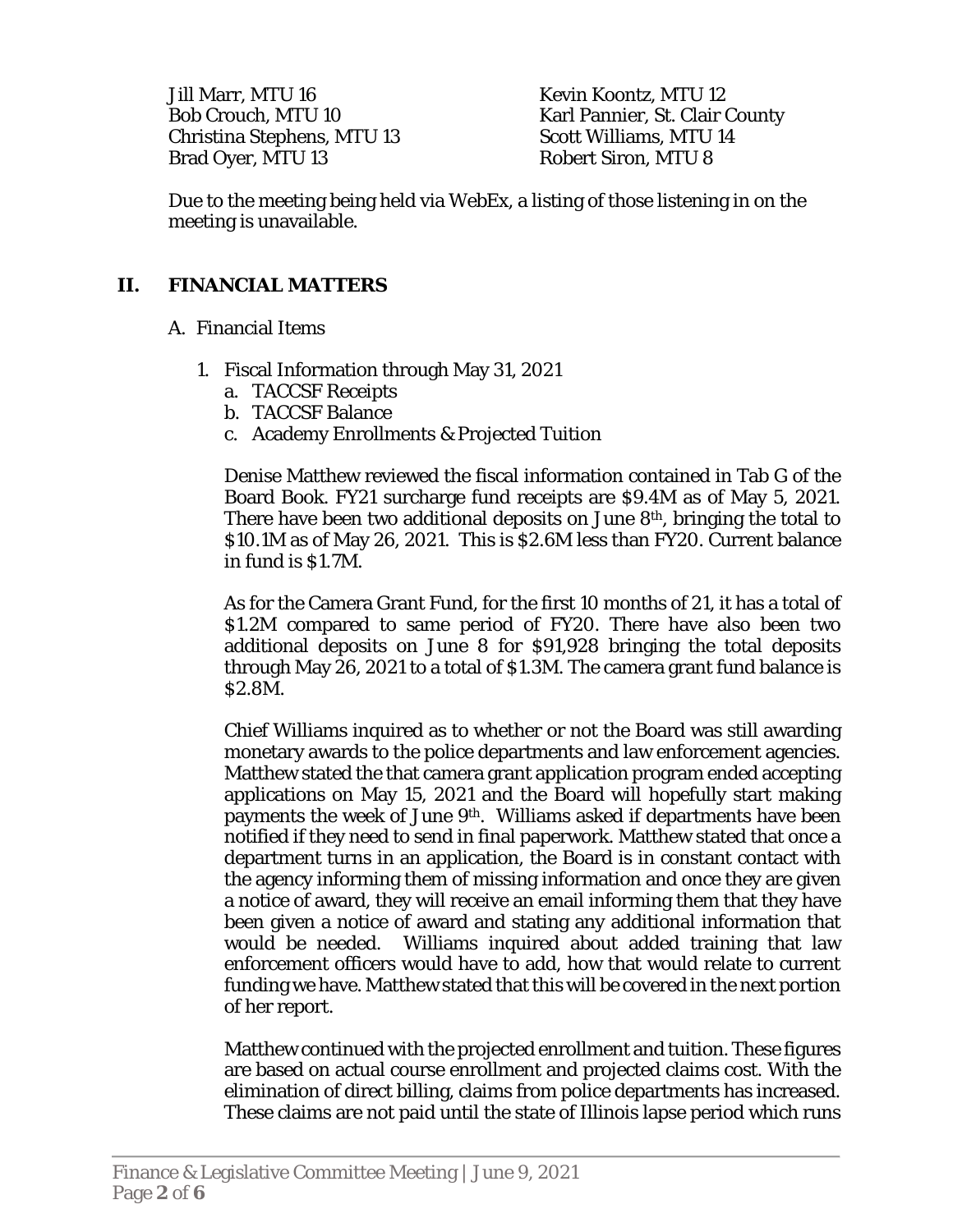July 1st- August 31st. However, today the state of Illinois has extended this lapse period to September 30th. Once all claim forms are submitted by the due date of July 15th, and based on available funds we will reimburse police departments 100% or a lesser amount. Last year we were only able to reimburse departments at 70%.

- 2. FY22 Budget
	- a. Breakdown of Appropriation Bill
	- b. Approval of 1st & 2nd Quarter Funding

Matthew continued with the legislative budget. On May 31, 2021 the budget for FY22, was approved by the legislature, but as of June 9th it has still not been signed by the Governor. All of our operation costs are being moved to the general fund. The main change is an additional \$8M given to the Board from general revenue funds for Crisis Intervention Training and Mental Health awareness. This is being provided through a federal grant that the governor's office of budget and management applied for on our behalf through the American Rescue Plan Act (ARPA). This money has not yet been awarded. This brings our budget increase is \$24.5M with a total budget of \$52.2M. Of that amount \$21.3M is general revenue fund, with \$5.3M allocated to operations and the remaining \$16M being allocated to training only by approval of governor. Only funding we are guaranteed is \$5.3M for operations. The remaining funding is all dependent on the Traffic Surcharge fund and what is allocated from the governor under the general revenue fund

It is customary at the June meeting at the board approve the half-year budget for FY22 since funding is still unknown. We are recommending a half-year funding of \$4.3M. This breaks down to \$3M for the MTU's, \$500,000 for Executive Institute, and \$500,000 for Crisis Intervention Training, \$200,000 for Chicago Police Department In-Service training, \$122,500 for our computer crime institute, and \$50,000 for professional associations.

Williams asked Matthews to describe what comprises professional associations. Matthew responded that she does not have the list with her and she would have to get back to them on that question. John Keigher responded that this covers IADLEST membership, the Bar membership for lawyers, and other things but that he believes this never exceeds \$5,000- \$6,000.

### *Motion was made by Nugent, seconded by Smoot, and carried by all members present to recommend approval of the 1st & 2nd Quarter FY22 funding.*

Smoot commented that he and Chairman Davis have been in constant contact with the sponsors of the trailer bill since January regarding funding for the Board. He stated members should be aware that a great deal of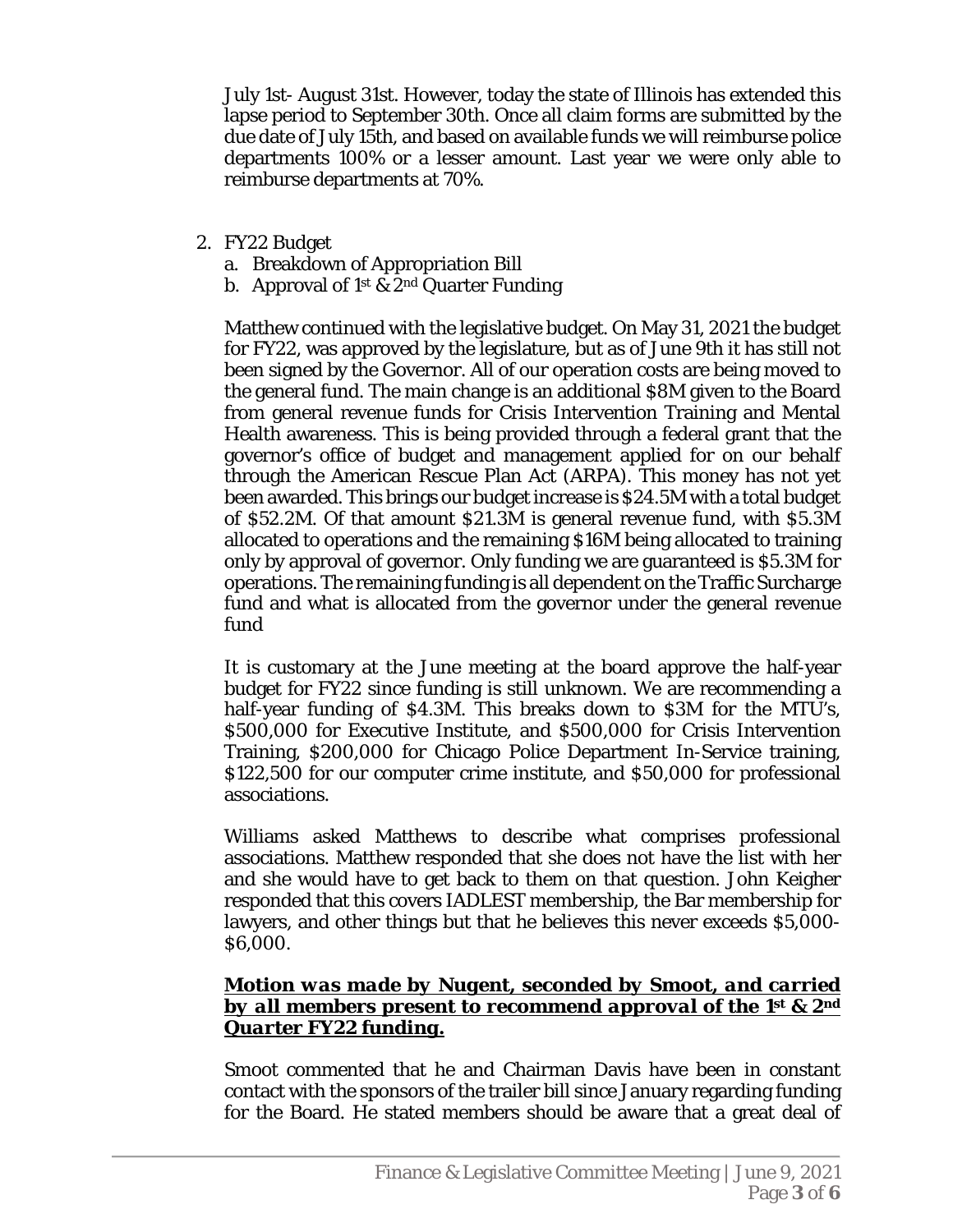funding does come from the traffic ticket and conviction surcharge funding, which has never generated even half of what is being proposed. They are talking to the General Assembly and Governor's office about additional funding and are hoping by January that they will have additional funding from more reliable sources.

B. Legislative and Litigation Update

John Keigher reported on several bills:

- SB 2800 Budget Bill: Appropriated \$26M to the Board from various funds, including \$8M from ARPA for mental health training and peer support programs.
- SB 2017 Budget Implementation Bill: Creates the new Law Enforcement Training Fund that will collect a portion of existing insurance producer licensure fees as well as new fees collected by insurance agents for each policy issued. These funds will be used by the Board to support law enforcement certification compliance and the development and provision of basic courses by Board-approved academics, and in-service programs.
- $\bullet$  SB 626 Fines and Fees Reduction: After the major changes were made in 2018, additional reforms were made to allow further reductions to criminal and traffic fines and fees based upon income level. The final version of this bill represents a consensus of several stakeholders that allows for a 2-year pilot program in Cook County that allows reductions in traffic offense fees up to one half of the total amount.
- HB 3443 SAFE-T Trailer Bill: For the Board, there are three main components to the Bill that need to be highlighted:
	- 1. The crisis intervention training section is clarified to state that the "40-hour" Crisis Intervention Training (CIT) team training course is a specialty certification, distinguishing it from other Board approved courses for crisis intervention that meet the new annual in-service mandate. This clarifies what was previously thought, all officers do not have to take the CIT 40 hour course.
	- 2. The 30-hour requirement for in-service mandates was adjusted to clarify that the 30 hours is what officers are expected to meet in the 3 year period. The use of force requirements and specific hours still remain as part of the 30 hours.
	- 3. The changes to the one-year and three-year in-service mandates are pushed back to January of 2022, giving us an additional six months to establish guidelines, approve instructors, establish course schedules, and update the tracking system.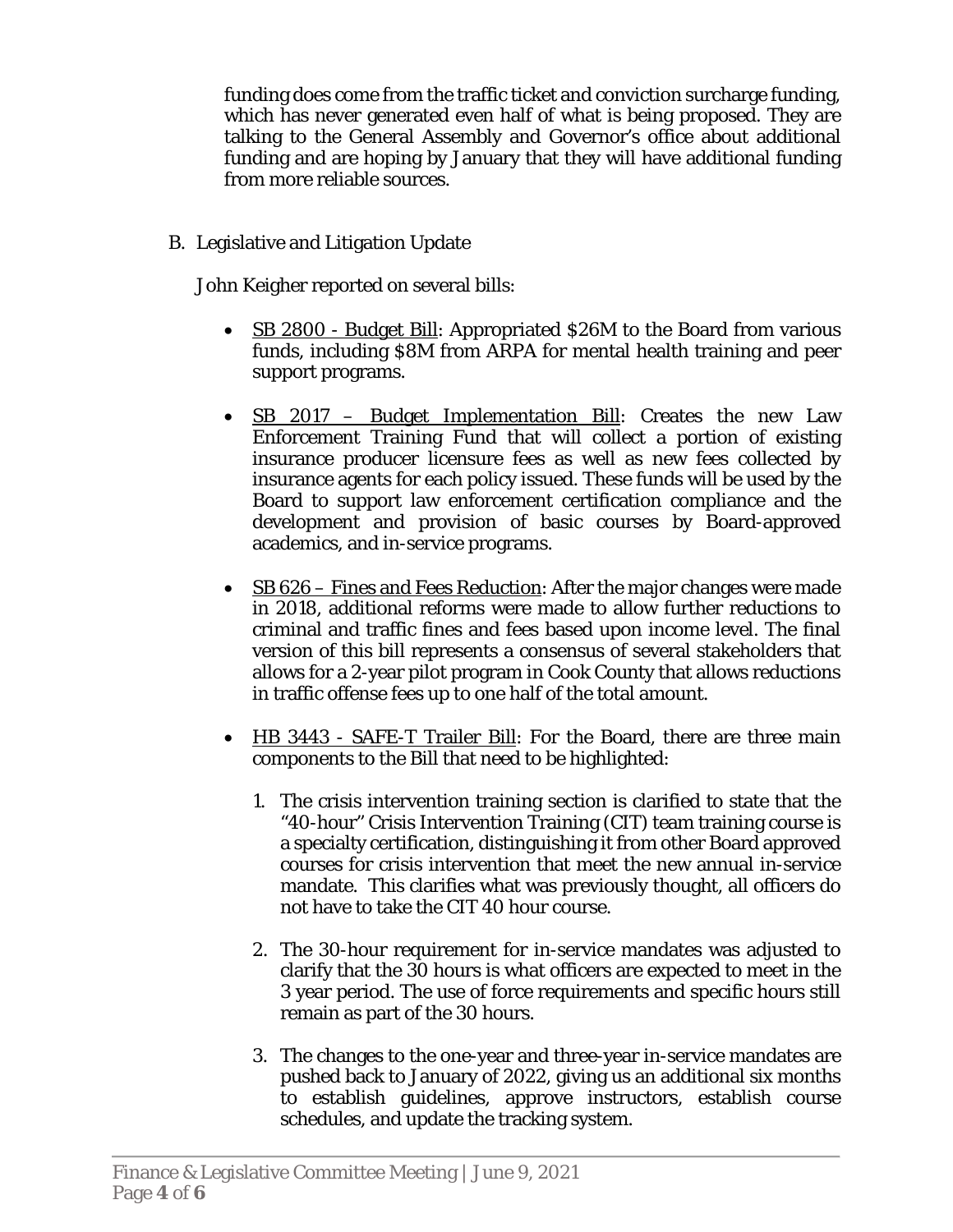Some other bills that the Board is watching did not have enough support and did not make it through legislature, but we are still keeping an eye out for them in case they come up in the future.

- C. Personnel Updates
	- 1. Approved Organizational Chart
	- 2. Approved Field Investigator District Map

Ellen Petty gave an update on personnel matters. The approved headcount for FY21 is 25. We have not been up to that amount due to funding and hiring being put on hold, though we are trying to get up to that point with the police reform bill. The personnel committee has met biweekly since the March Board meeting. Staff has been updating the organizational flow chart to include the final goal of 85 employees even though it takes a long time to hire within the state. We are currently at 19 employees, we had 17 as of March 1st. The approved headcount for FY22 is 40. It will probably take a couple of years or more to get to 85. We will leave the headcount at 40 for now, once reached, we will ask for additional staff. There are currently 13 high priority positions to fill. In the middle of all of this, the State of Illinois is transferring from the current software to a whole new updated software, which is part of the reason it is taking so long. There have been several postings and we potentially have a new IT person. We have also brought Michelle Mlinar and Jeffrey Chapman as the Directors' Secretary and Confidential Assistant respectfully. We have hiring information on our website. As of right now, there is nothing posted, but we have 4 positions close to being posted. The new organizational chart and recently developed district map for field investigators developed are both supplied in the Board book.

## **III. UNFINISHED BUSINESS**

- A. Police Reform Updates
- B. Body Camera Grant Update

Keigher stated we have received over 130 applications representing all of the MTUs. Fifteen of these have red-light cameras and are automatically ineligible under the administrative rules. Of those that remain, requests exceed \$3.4M dollars. Seventeen agencies have already received awards of around \$800,000 and several others are in process. About 1/3 are already moving forward.

As usual, approximately one third of the applicant agencies have officers on their roster who are out of compliance with their in-service training mandates and we have staff working with them to bring these officers up speed with their trainings over the next few weeks. While there are always a few that can't meet this deadline or back out for one reason or another, our goal is maximize the